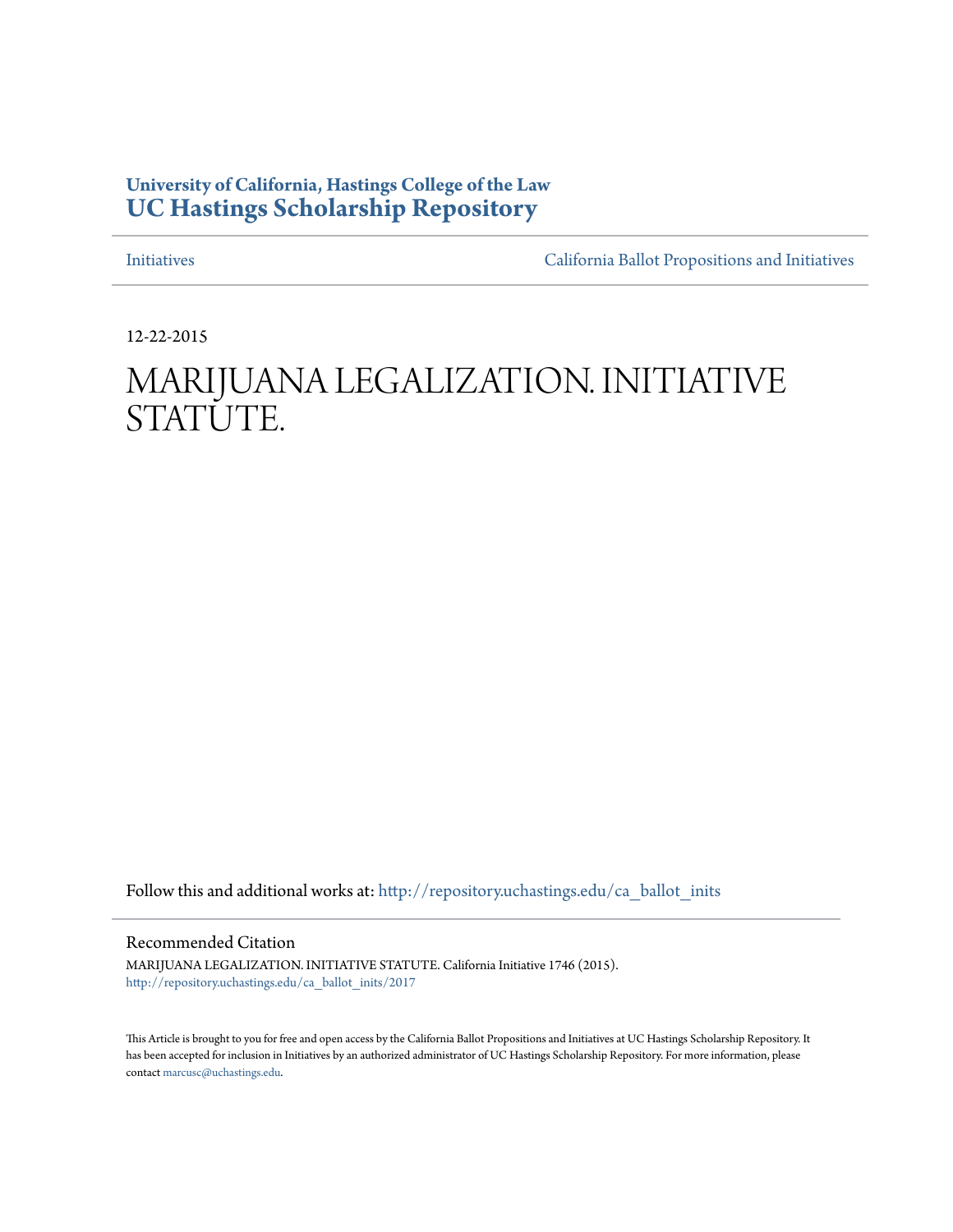The Attorney General of California has prepared the following title and summary of the chief purpose and points of the proposed measure:

**MARIJUANA LEGALIZATION. INITIATIVE STATUTE**. Legalizes marijuana under state law. Applies general retail sales taxes to non-medical marijuana. Permits Legislature to place additional excise tax on non-medical marijuana sales, up to 15% of retail price. Permits local governments to ban or limit the number of marijuana businesses within their boundaries if their voters approve. Requires State to create and fund diversion programs in each county exclusively for marijuana offenders. Requires Legislature to pass laws implementing the initiative by January 1, 2018. Summary of estimate by Legislative Analyst and Director of Finance of fiscal impact on state and local government: **Reduced costs ranging from tens of millions of dollars to potentially exceeding \$100 million annually to state and local governments related to enforcing certain marijuana-related offenses, handling the related criminal cases in the court system, and incarcerating and supervising certain marijuana offenders. Net additional state and local tax revenues of potentially up to several hundred million dollars annually related to the production and sale of marijuana.** (15-0087.)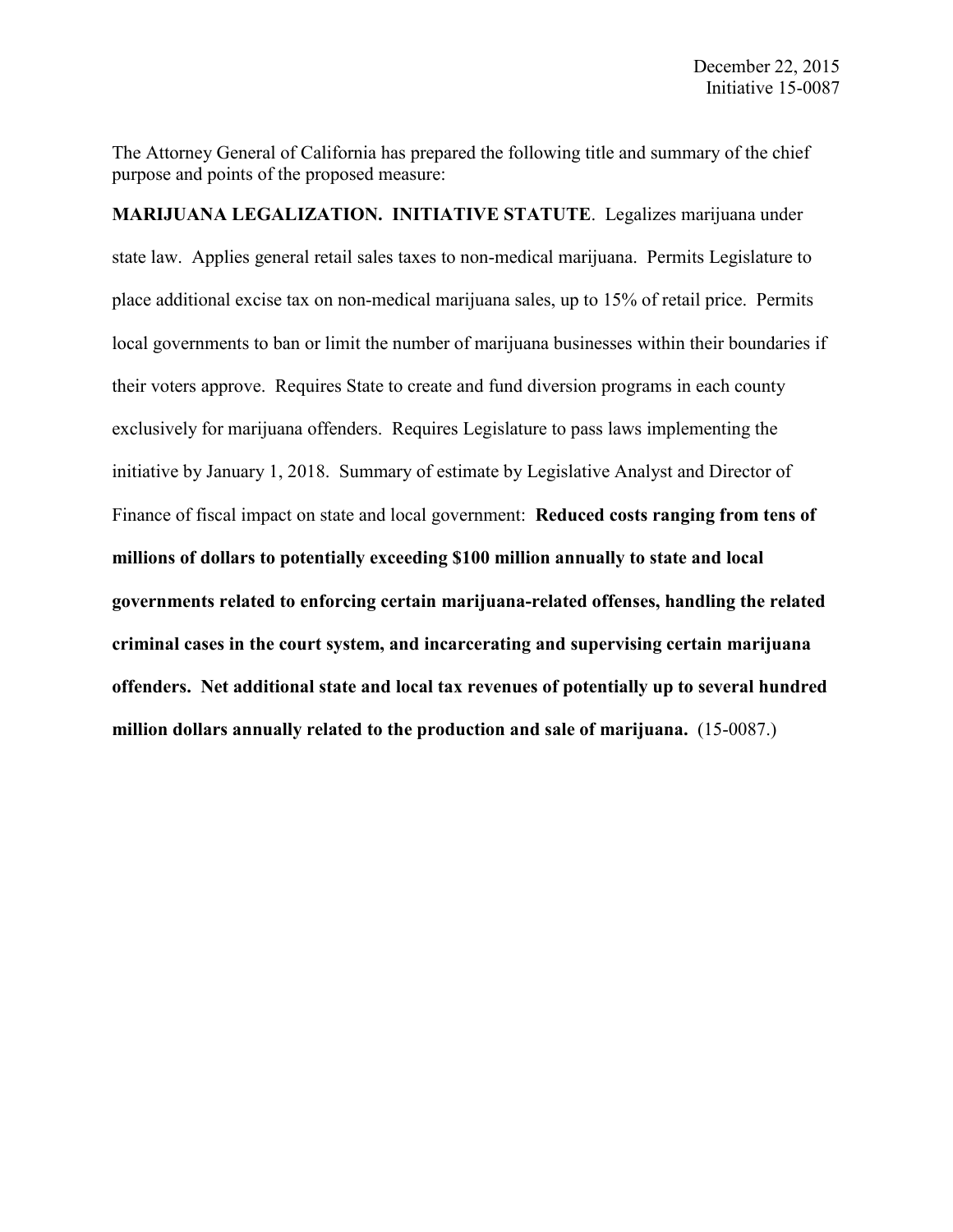# **VIA HAND DELIVERY**

October 2015

Ashley Johansson

Initiative Coordinator

California Department of Justice

P.O. Box 944255

Sacramento, CA 94244-2550

 $(916)$  445-4752



OCT 16 2015

**INITIATIVE COORDINATOR ATTORNEY GENERAL'S OFFICE** 

Re: Request for Title and Summary for Proposed Initiative

Page 1

Dear Ms. Johansson:

The undersigned on this and subsequent pages are the proponents of the attached initiative measure entitled "The Marijuana Control, Legalization and Revenue Act of 2016 Version 5" Please prepare a circulating title and summary of the chief purposes and points of the measure. We have also included with this letter the signed statements required by Election Code sections 9001 and 9608, our addresses as registered to vote and a check for \$200.00.

Thank you for your time and attention to this matter. If you have any questions, please do not hesitate to contact John Lee at John@AFPR.us

Sincerely,

E.D. Leman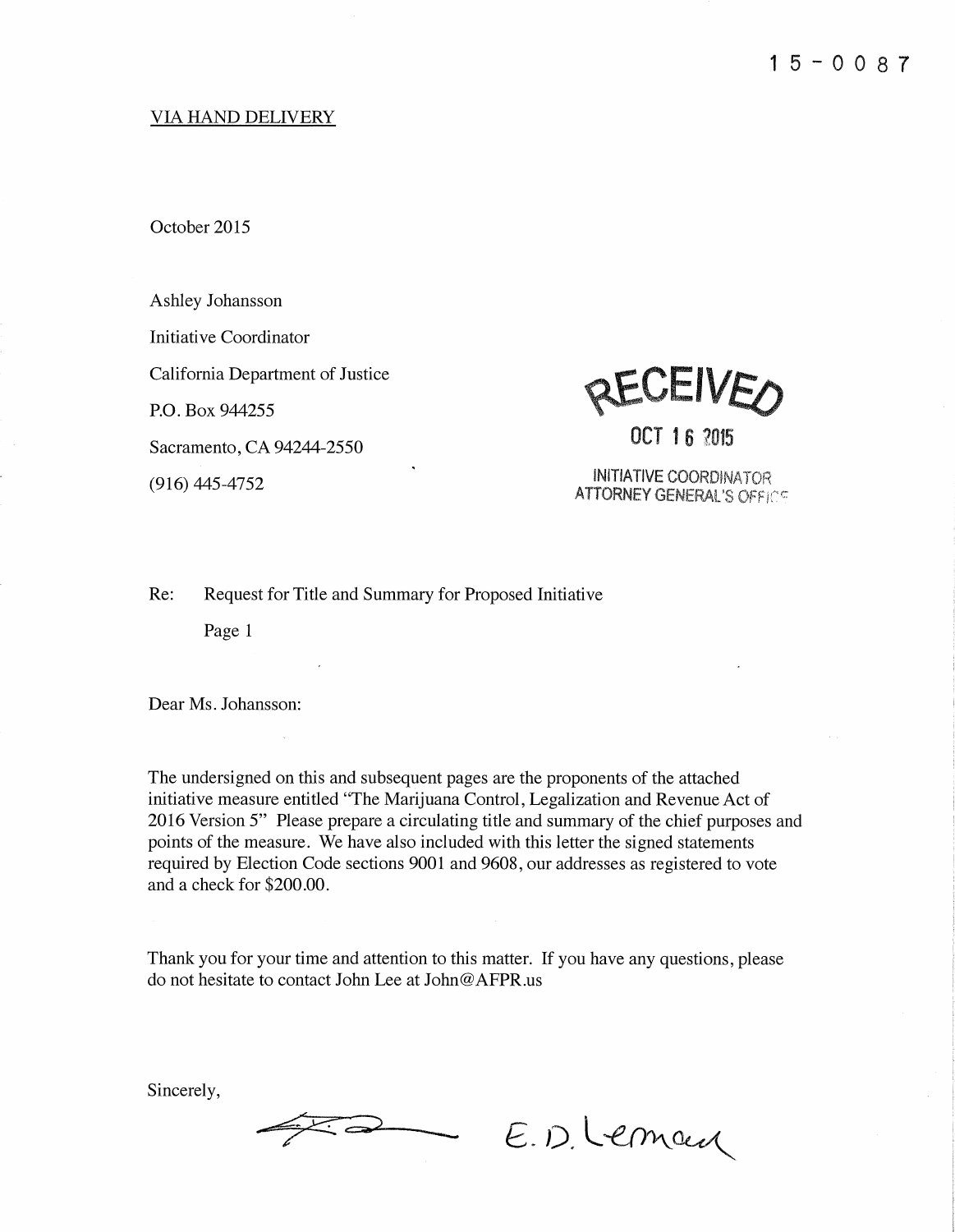Ashley Johansson

**Initiative Coordinator** 

**California Department of Justice** 

P.O. Box 944255

Sacramento, CA 94244-2550

(916) 445-4752

Request for Title and Summary for Proposed Initiative Re:

Proponent Signature Page

usseil L-Goodrow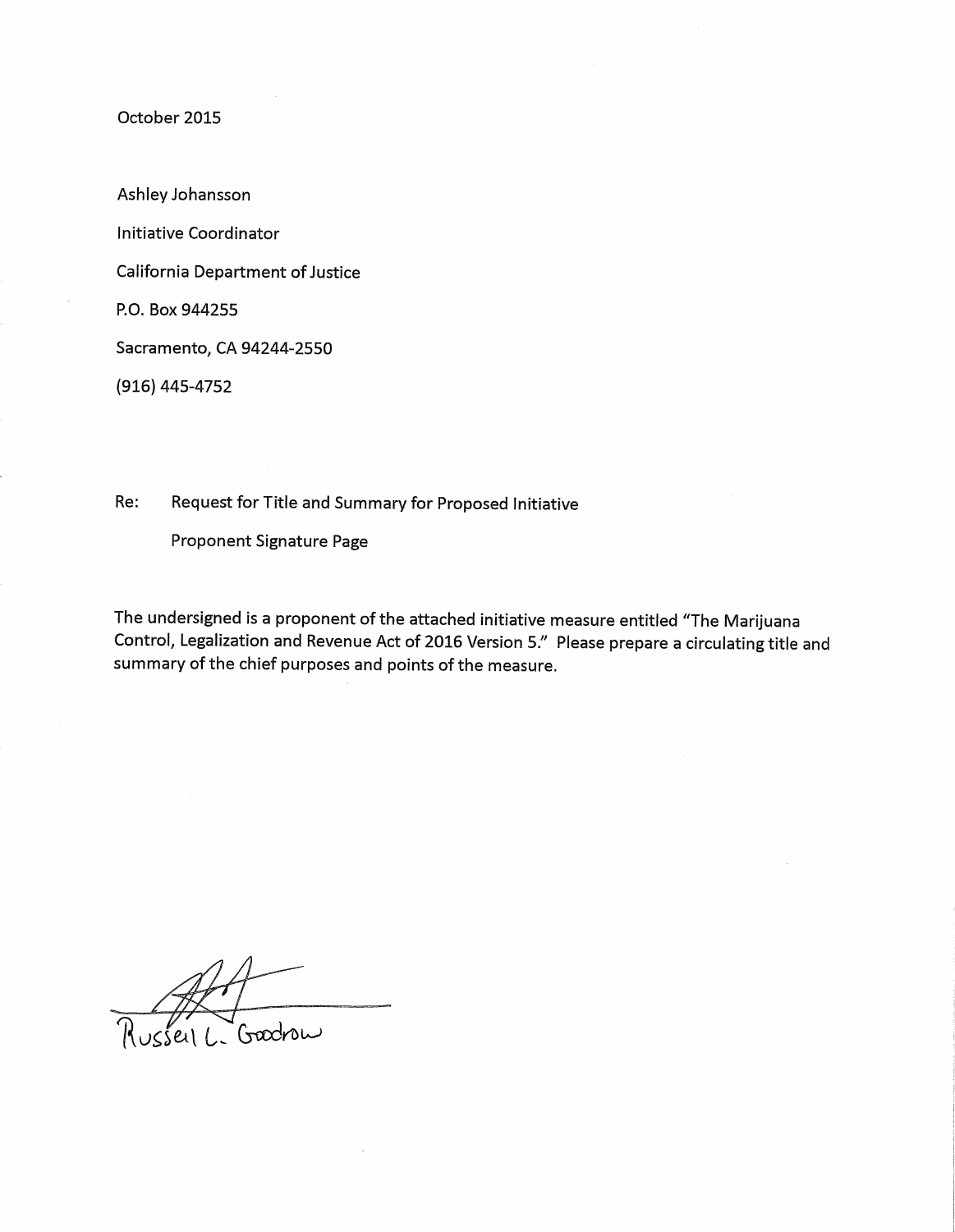Ashley Johansson **Initiative Coordinator California Department of Justice** P.O. Box 944255 Sacramento, CA 94244-2550  $(916)$  445-4752

Re: Request for Title and Summary for Proposed Initiative

**Proponent Signature Page** 

DAVID NICK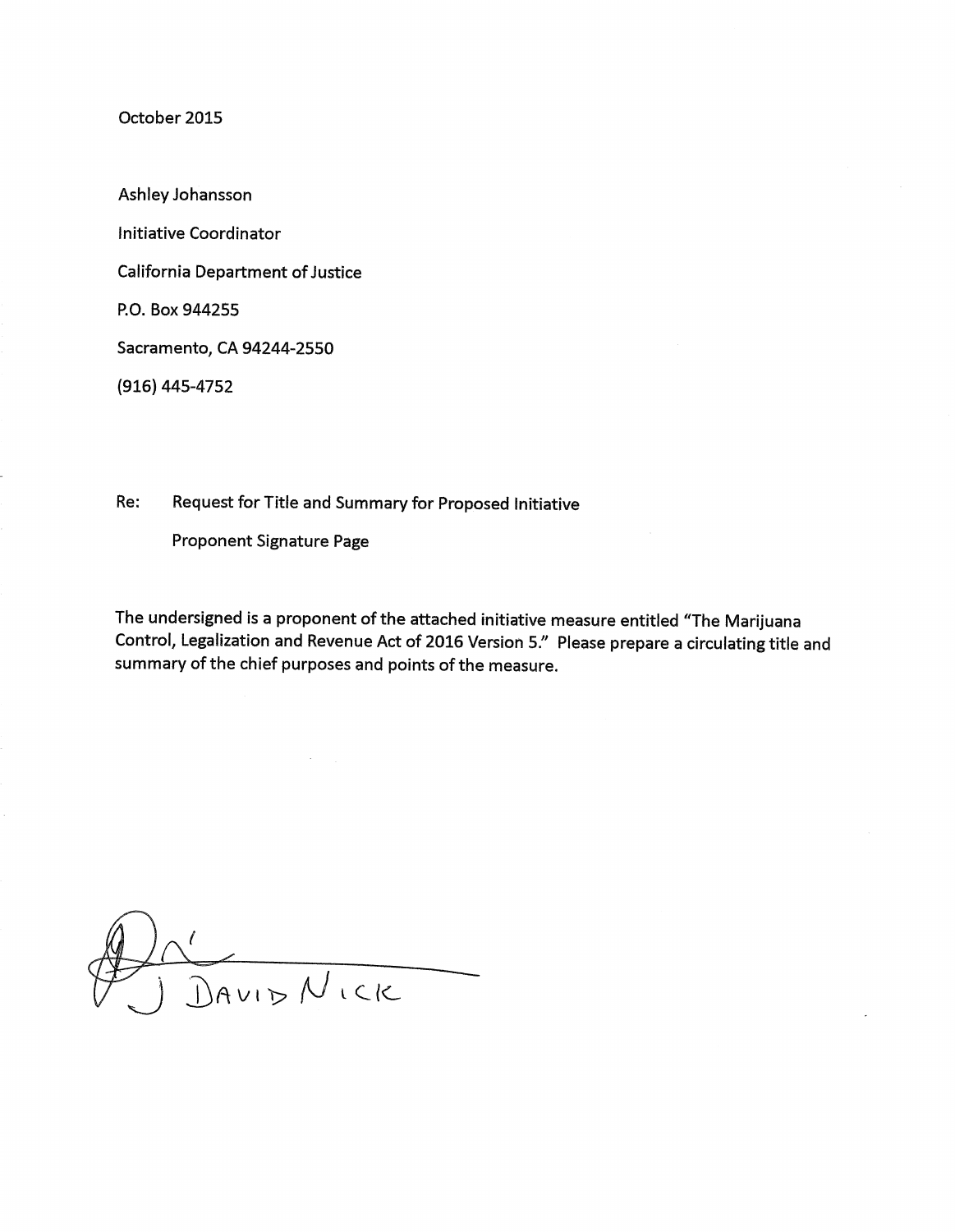Ashley Johansson

Initiative Coordinator

California Department of Justice

P.O. Box 944255

Sacramento, CA 94244-2550

(916) 445-4752

Request for Title and Summary for Proposed Initiative Re:

Proponent Signature Page

Muliard Shafter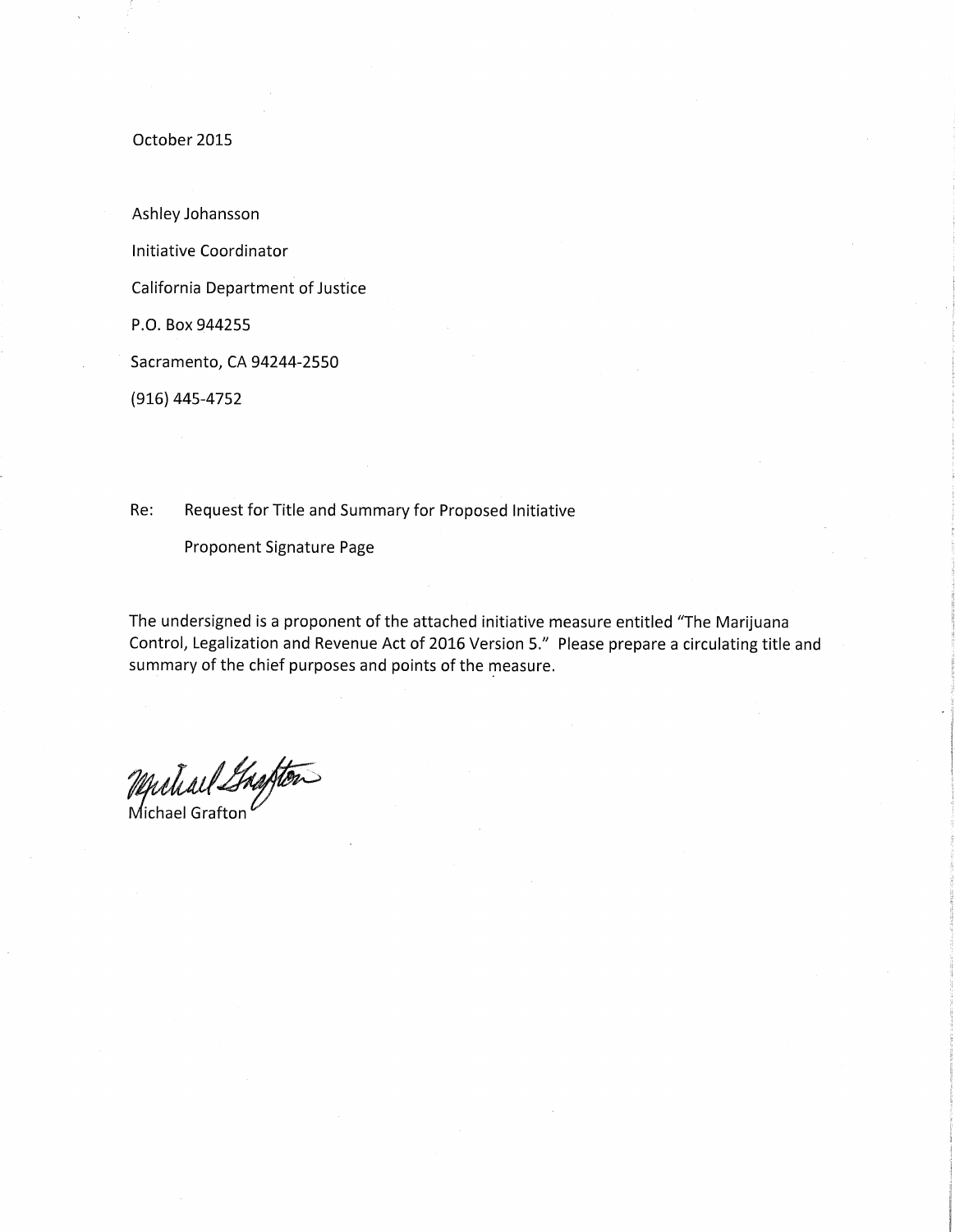Ashley Johansson **Initiative Coordinator** 

**California Department of Justice** 

P.O. Box 944255

Sacramento, CA 94244-2550

(916) 445-4752

Re: Request for Title and Summary for Proposed Initiative

**Proponent Signature Page** 

RODE. Mulling /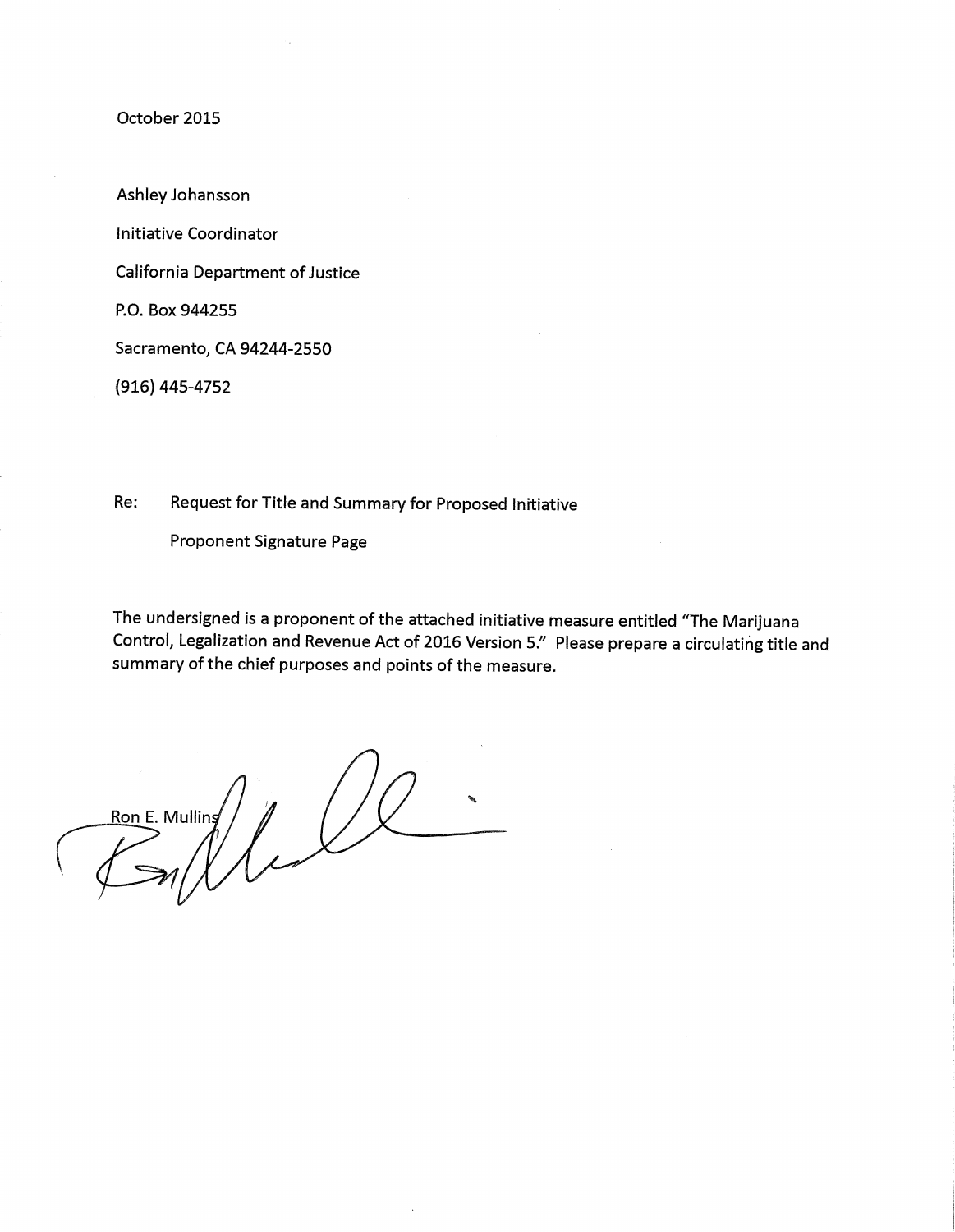Ashley Johansson Initiative Coordinator California Department of Justice P.O. Box 944255 Sacramento, CA 94244-2550 (916) 445-4752

Re: Request for Title and Summary for Proposed Initiative

Proponent Signature Page

The undersigned is a proponent of the attached initiative measure entitled "The Marijuana Control, Legalization and Revenue Act of 2016 Version 5." Please prepare a circulating title and summary of the chief purposes and points of the measure.

lis

**Richard Miller**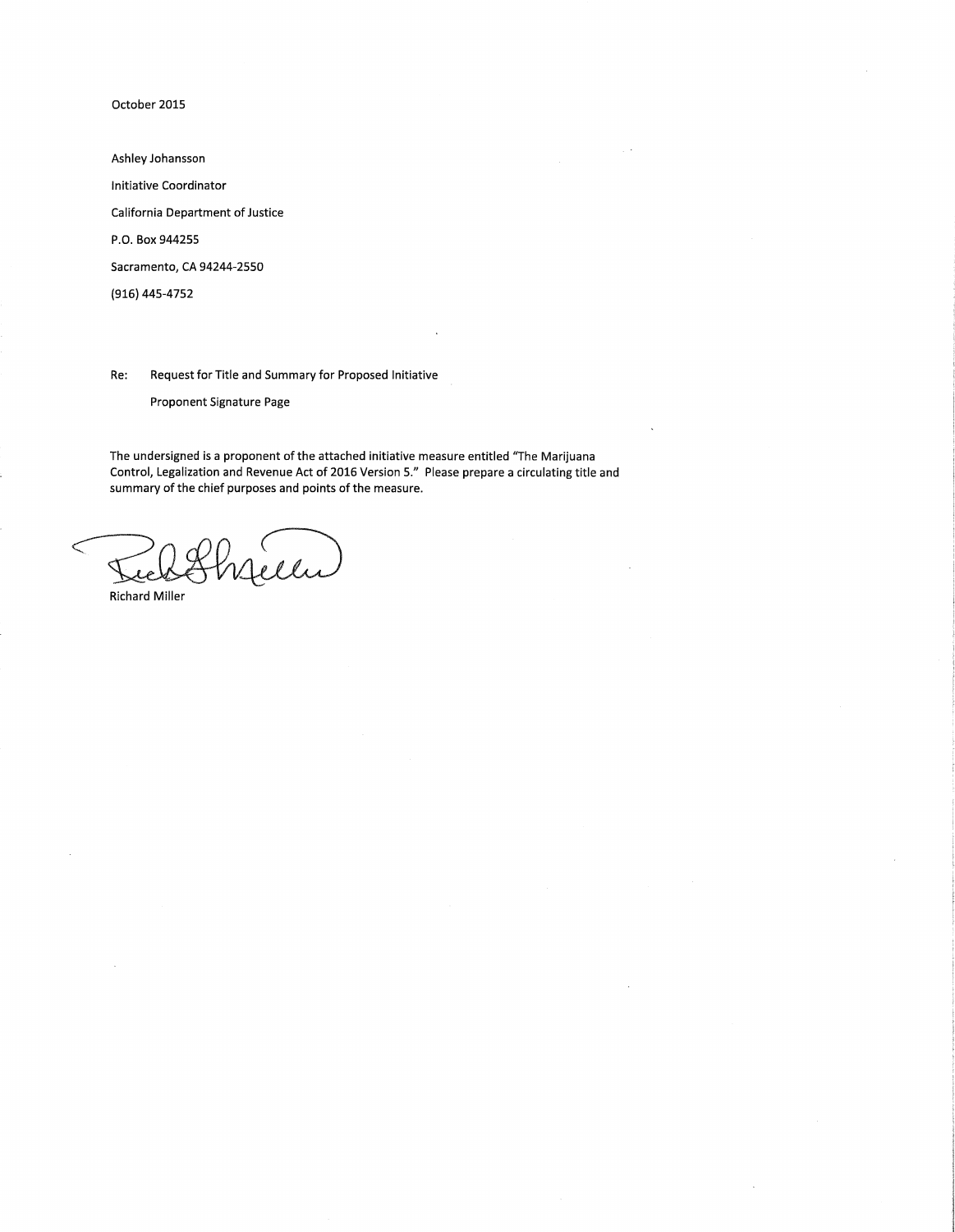k

ķ

ķ

Ashley Johansson Initiative Coordinator **California Department of Justice** P.O. Box 944255 Sacramento, CA 94244-2550  $(916)$  445-4752

Request for Title and Summary for Proposed Initiative Re: **Proponent Signature Page** 

Dave Hodges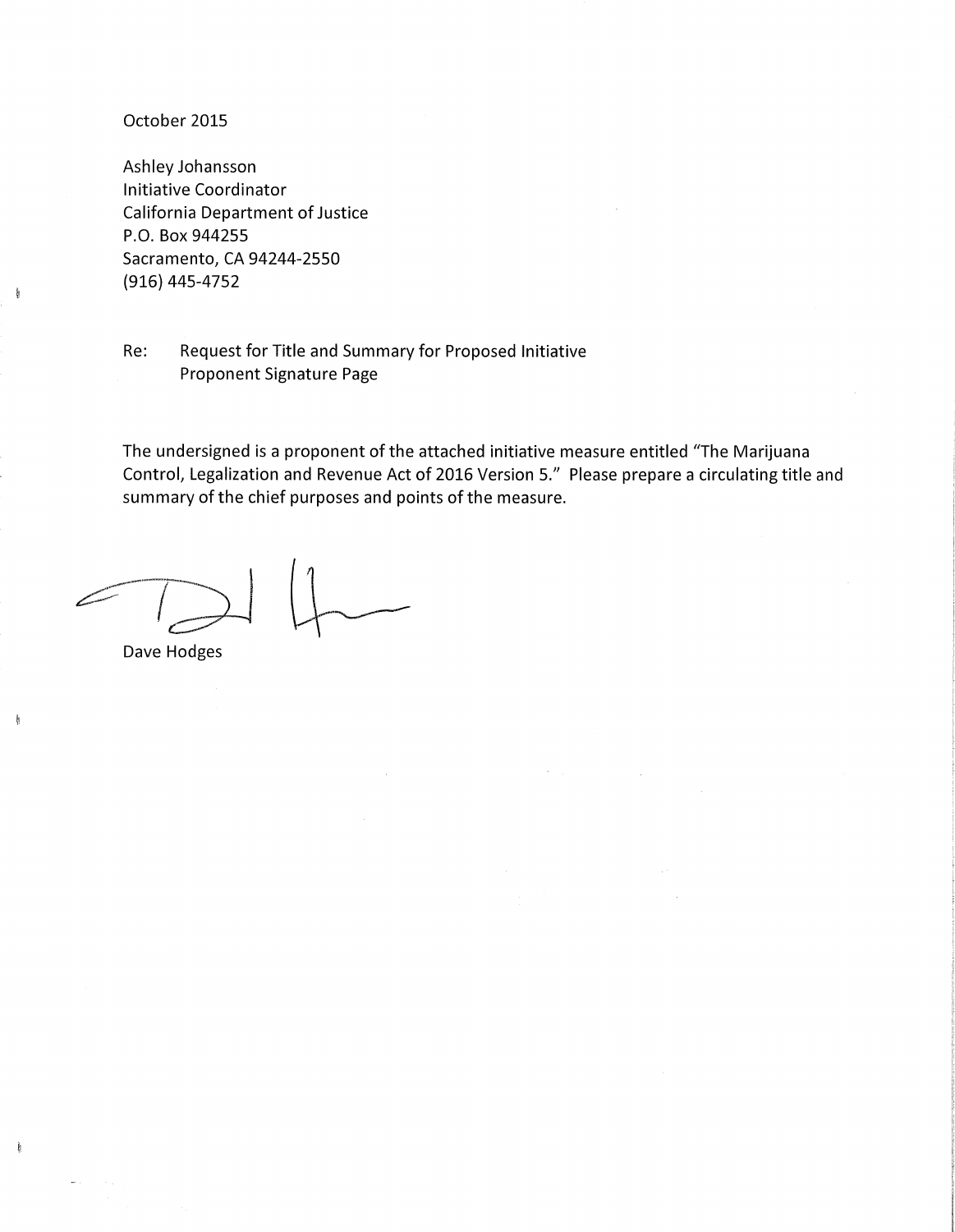Ashley Johansson **Initiative Coordinator California Department of Justice** P.O. Box 944255 Sacramento, CA 94244-2550 (916) 445-4752

Re: Request for Title and Summary for Proposed Initiative

Proponent Signature Page

**Steve Kubby**